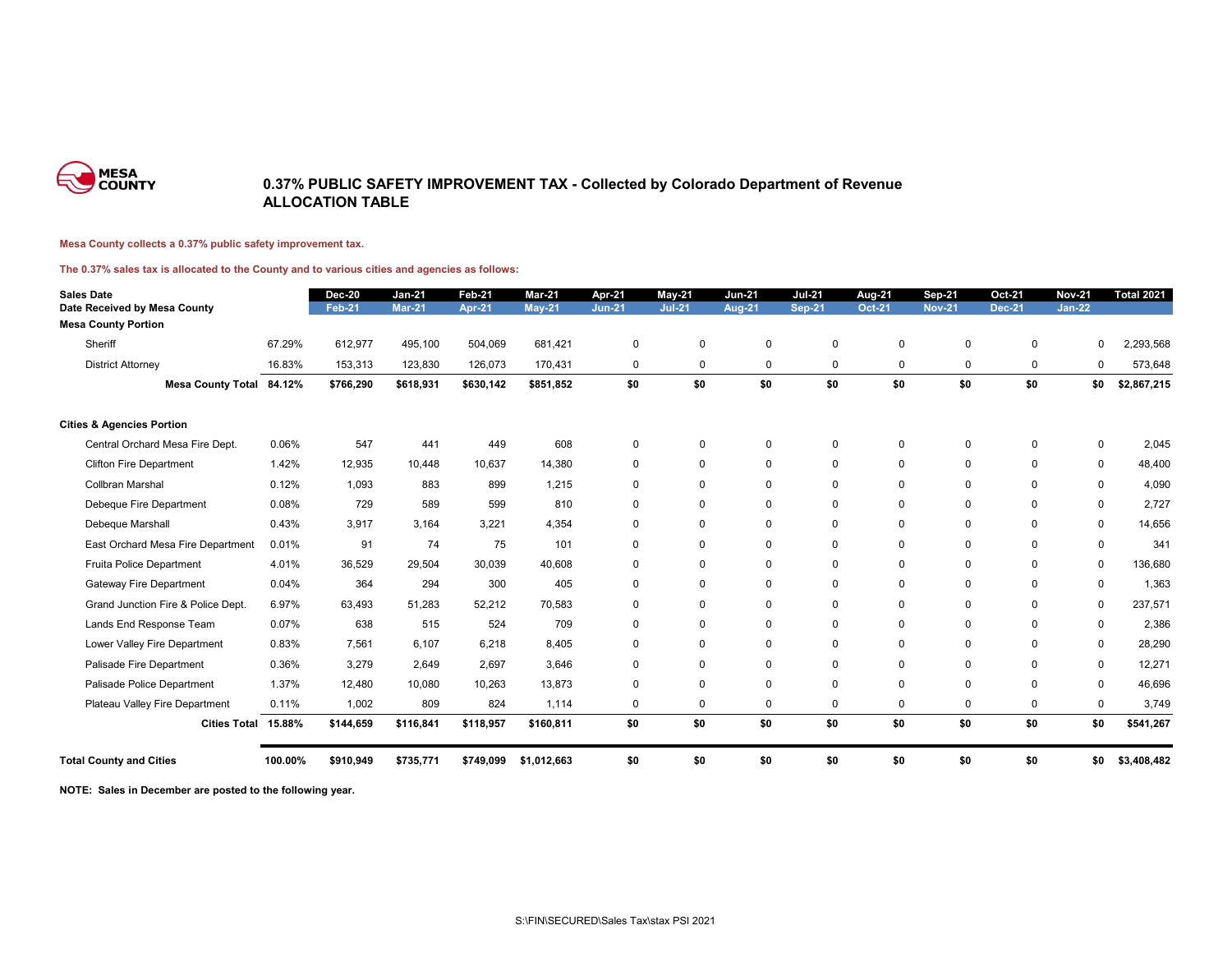

## **Public Safety Sales Tax Revenue**

**April 2021 (March 2021 Sales)** 

|                  | <b>Monthly Comparison</b> |                 |        |  | <b>YTD Budget v. Actual</b> |                 |                 |               |                  |  |  |  |
|------------------|---------------------------|-----------------|--------|--|-----------------------------|-----------------|-----------------|---------------|------------------|--|--|--|
|                  |                           |                 |        |  |                             |                 |                 | <b>Budget</b> | <b>Prior YTD</b> |  |  |  |
|                  | <b>Apr 2020</b>           | <b>Apr 2021</b> | Change |  | <b>Budget</b>               | <b>Apr 2020</b> | <b>Apr 2021</b> | $\%$          | $\%$             |  |  |  |
| <b>Sales Tax</b> | \$555,888                 | \$851,852       | 53.2%  |  | \$2,730,911                 | \$2,400,100     | \$2,867,215     | 5.0%          | 19.5%            |  |  |  |